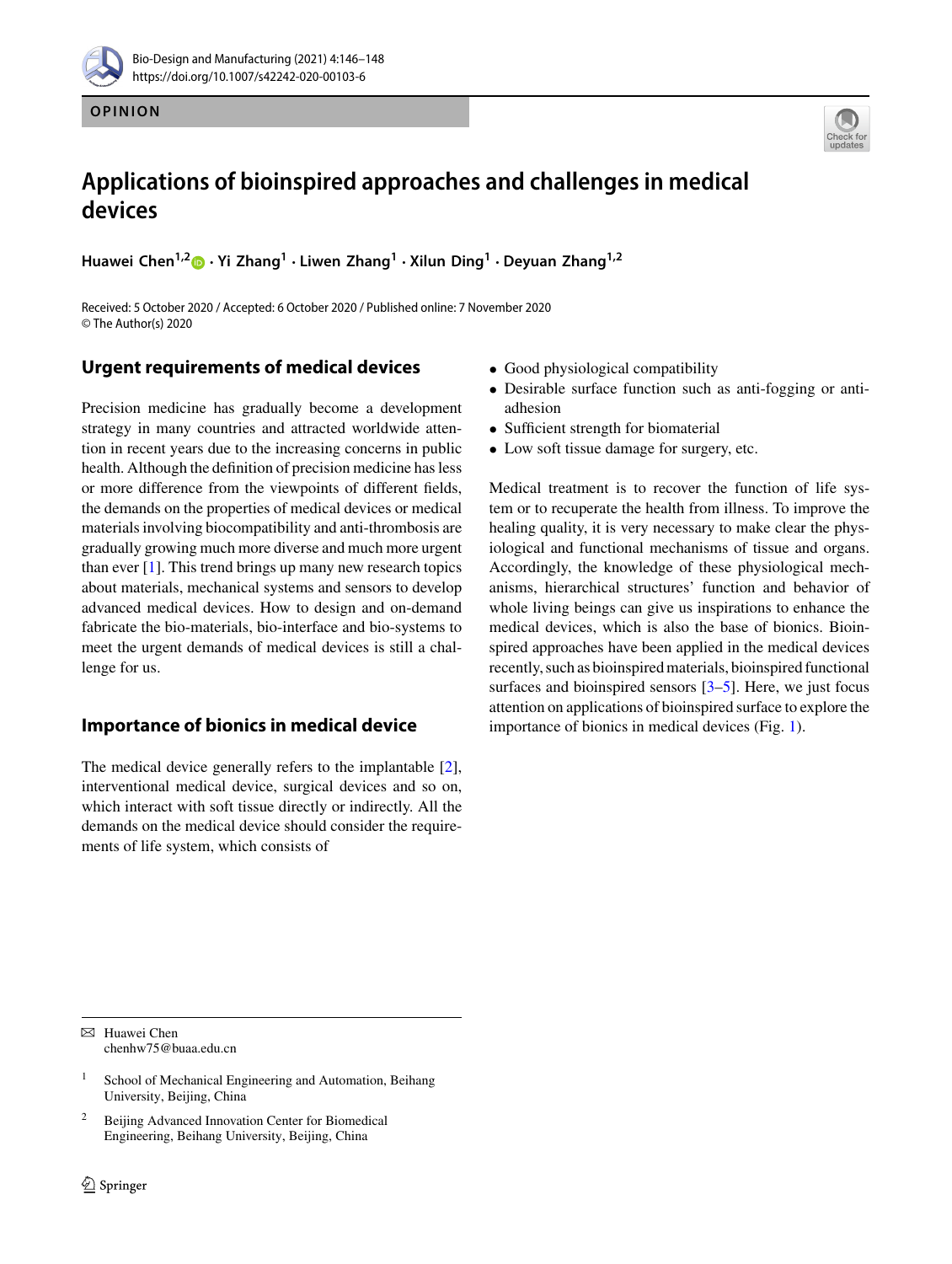

**Fig. 1** Schematic of bio-inspired approaches for medical devices

## <span id="page-1-0"></span>**Advances of biomimetic surfaces in medical devices**

### **How to choose the natural surface for bionics**

Diverse surface functions have been found in various natural species, which is indispensable to medical devices such as anti-fouling, anti-adhesion and strong wet attachment. As the principle for bionic object selection, the similarity of application conditions and surface function's demand should be considered. Because the contact interface of medical devices against soft tissue is generally wet, it is better to choose a natural surface possessing superior function in wet conditions. For example, a new idea of anti-slipping surface can be got from tree frog; the anti-adhesion mechanism of *Nepenthes alata*'s peristome and lotus leaves can help us developing anti-adhesion or anti-fouling surface.

#### **Bioinspired anti-adhesion or slippery surface**

Adhesion of soft tissue on the medical devices commonly arises. Thrombosis forms as fibrin and platelets adhere to the surface of the vascular stents in the blood; the soft tissue adheres to the surface of electrical scalpel in the minimally invasive surgery (MIS). A slippery liquid-infused surface, which is inspired by the *Nepenthes* pitcher plant, was built instead of commonly used superhydrophobic coating [\[6\]](#page-2-4). Such slippery surface can prevent the adhesion to the substrate by a formation of stable liquid layer as like the *Nepenthes* pitcher plant prevents the attachments of insects by using a thin layer of liquid to create a low friction surface, which has been widely used in electrical scalpel and lens of endoscope.

#### **Bioinspired wet attachment surface**

As well, strong wet attachment even without any external load as like tree frog is another desired surface function to achieve low damage of soft tissue [\[7\]](#page-2-5). Unique liquid adjusting behaviors were found on the toe pad of tree frog to form strong liquid bridge by self-splitting and self-sucking effect. Under the inspiration of tree frog and octopus, bioinspired hierarchical structure with superior wet attachment has been applied in heart patch, medical electrode and tissue grasper of MIS. Not only strong wet attachment but also reduction of the soft tissue damage can be achieved.

## **Bioinspired structure guided tissue/cell in vivo growth or vitro culturing**

Tissue/cell in vivo growth and in vitro culturing are remarkably important for implantable medical devices and drug evaluation [\[8\]](#page-2-6). In order to achieve desired growth and reproduction, it is necessary to construct the culturing conditions and the growing structure as close to living being as possible. Bioinspired surface was applied to the dental implants to improve the implanting quality. Bioinspired gradient porous structure was built on the bone scaffolds to guide and improve the tissue growth. Especially, for in vitro culturing devices, the culturing environment should be ensured by mimicking the actual living condition of soft tissue and cell.

## **Challenges and perspective**

Bioinspired hierarchical surface structures are demonstrated by tracking the biomimetic methods applied in the medi